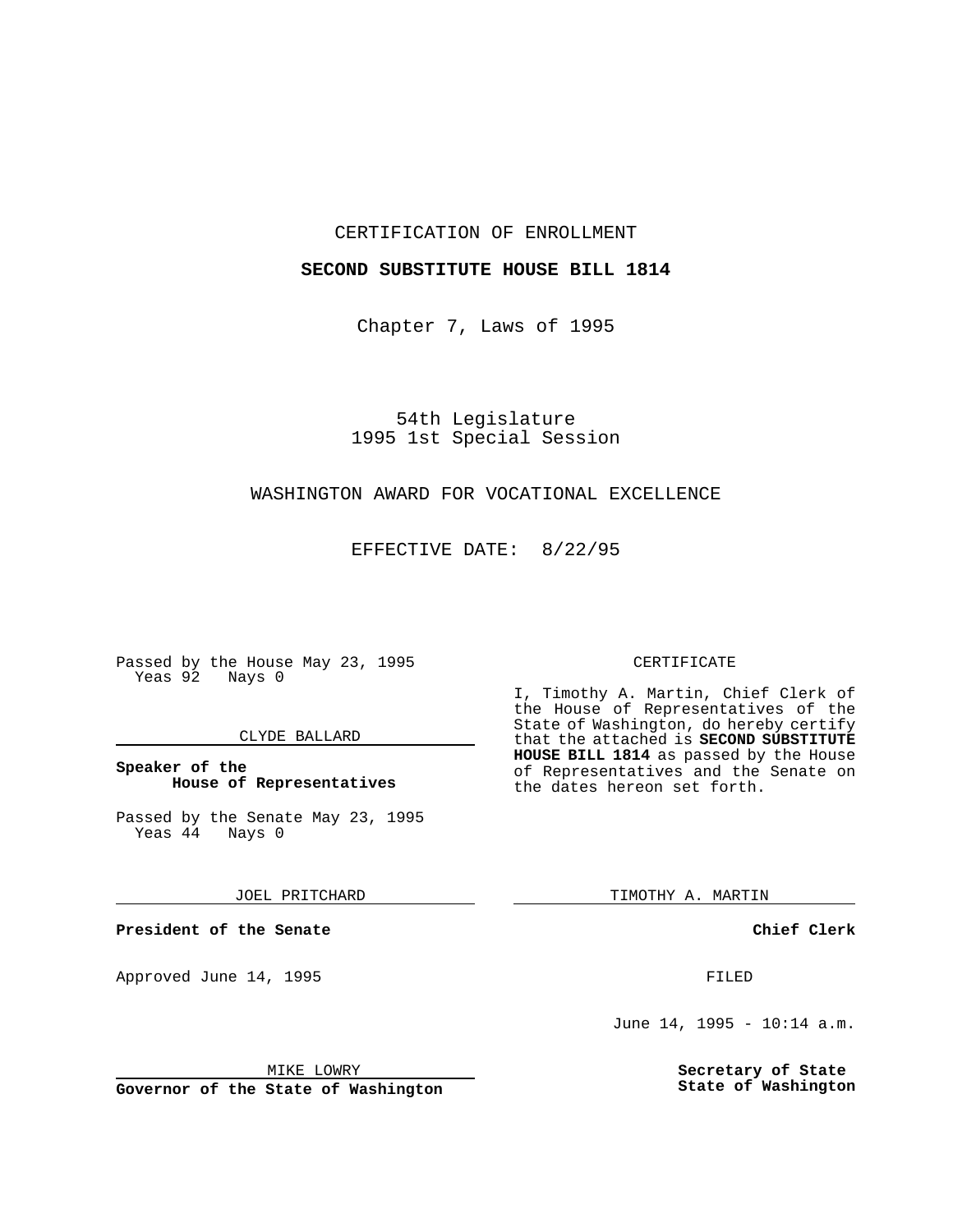# **SECOND SUBSTITUTE HOUSE BILL 1814** \_\_\_\_\_\_\_\_\_\_\_\_\_\_\_\_\_\_\_\_\_\_\_\_\_\_\_\_\_\_\_\_\_\_\_\_\_\_\_\_\_\_\_\_\_\_\_

\_\_\_\_\_\_\_\_\_\_\_\_\_\_\_\_\_\_\_\_\_\_\_\_\_\_\_\_\_\_\_\_\_\_\_\_\_\_\_\_\_\_\_\_\_\_\_

Passed Legislature - 1995 1st Special Session

**State of Washington 54th Legislature 1995 Regular Session**

**By** House Committee on Appropriations (originally sponsored by Representative Carlson)

Read first time 03/06/95.

 AN ACT Relating to the Washington award for vocational excellence; amending RCW 28C.04.520, 28C.04.525, 28C.04.530, 28C.04.535, 28C.04.540, 28C.04.545, and 28B.15.545; adding a new section to chapter 28B.80 RCW; and creating a new section.

BE IT ENACTED BY THE LEGISLATURE OF THE STATE OF WASHINGTON:

 **Sec. 1.** RCW 28C.04.520 and 1984 c 267 s 1 are each amended to read as follows:

8 Every year community colleges, ((vocational-technical institutes)) technical colleges, and high schools graduate students who have distinguished themselves by their outstanding performance in their occupational training programs. The legislature intends to recognize and honor these students by establishing a Washington award for vocational excellence.

 **Sec. 2.** RCW 28C.04.525 and 1987 c 231 s 3 are each amended to read as follows:

 The Washington award for vocational excellence program is established. The purposes of this annual program are to: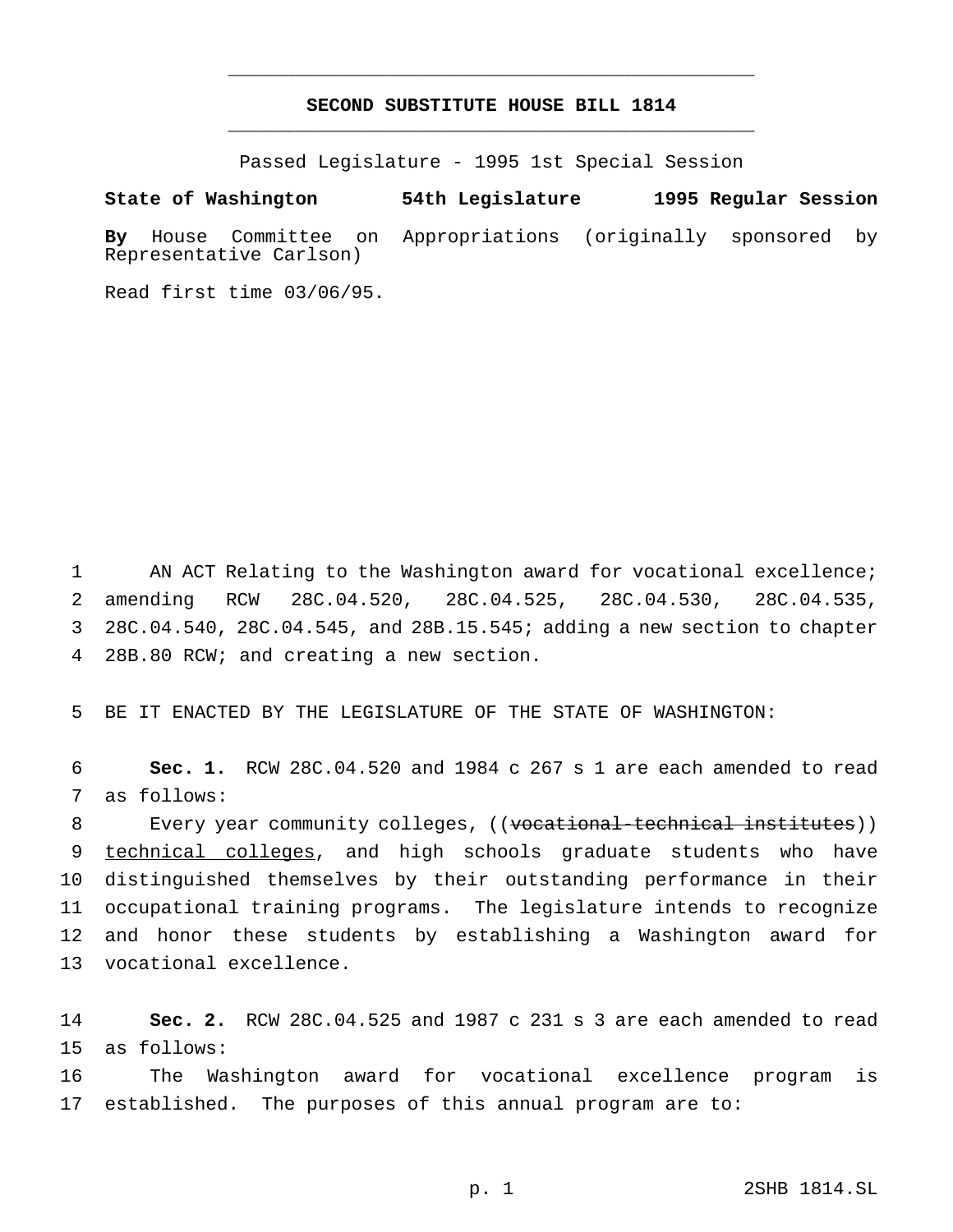(1) Maximize public awareness of the achievements, leadership 2 ability, and community contributions of the ((state's public vocational-technical)) students enrolled in occupational training 4 programs in high schools, community colleges, and technical colleges;

(2) Emphasize the dignity of work in our society;

 (3) Instill respect for those who become skilled in crafts and technology;

 (4) Recognize the value of vocational education and its contribution to the economy of this state;

 (5) Foster business, labor, and community involvement in vocational-technical training programs and in this award program; and (6) Recognize the outstanding achievements of up to three vocational or technical students, at least two of whom should be graduating high school students, in each legislative district. Students who have completed at least one year of a vocational-technical 16 program in a community college or public ((vocational-technical 17 institute)) technical college may also be recognized.

 **Sec. 3.** RCW 28C.04.530 and 1987 c 231 s 2 are each amended to read as follows:

20 (1) The ((commission for vocational education or a successor 21 agency)) work force training and education coordinating board shall have the responsibility for the development and administration of the 23 Washington award for vocational excellence program. The ((commission 24 or successor agency)) work force training and education coordinating 25 board shall develop the program in consultation with other state agencies and private organizations having interest and responsibility in vocational education, including but not limited to: The state board 28 for community and technical colleges ((education)), the office of the superintendent of public instruction, a voluntary professional association of vocational educators, and representatives from business, labor, and industry.

32 (2) The ((commission or successor agency)) work force training and education coordinating board shall establish a planning committee to develop the criteria for screening and selecting the students who will receive the award. This criteria shall include but not be limited to the following characteristics: Proficiency in their chosen fields, attendance, attitude, character, leadership, and civic contributions.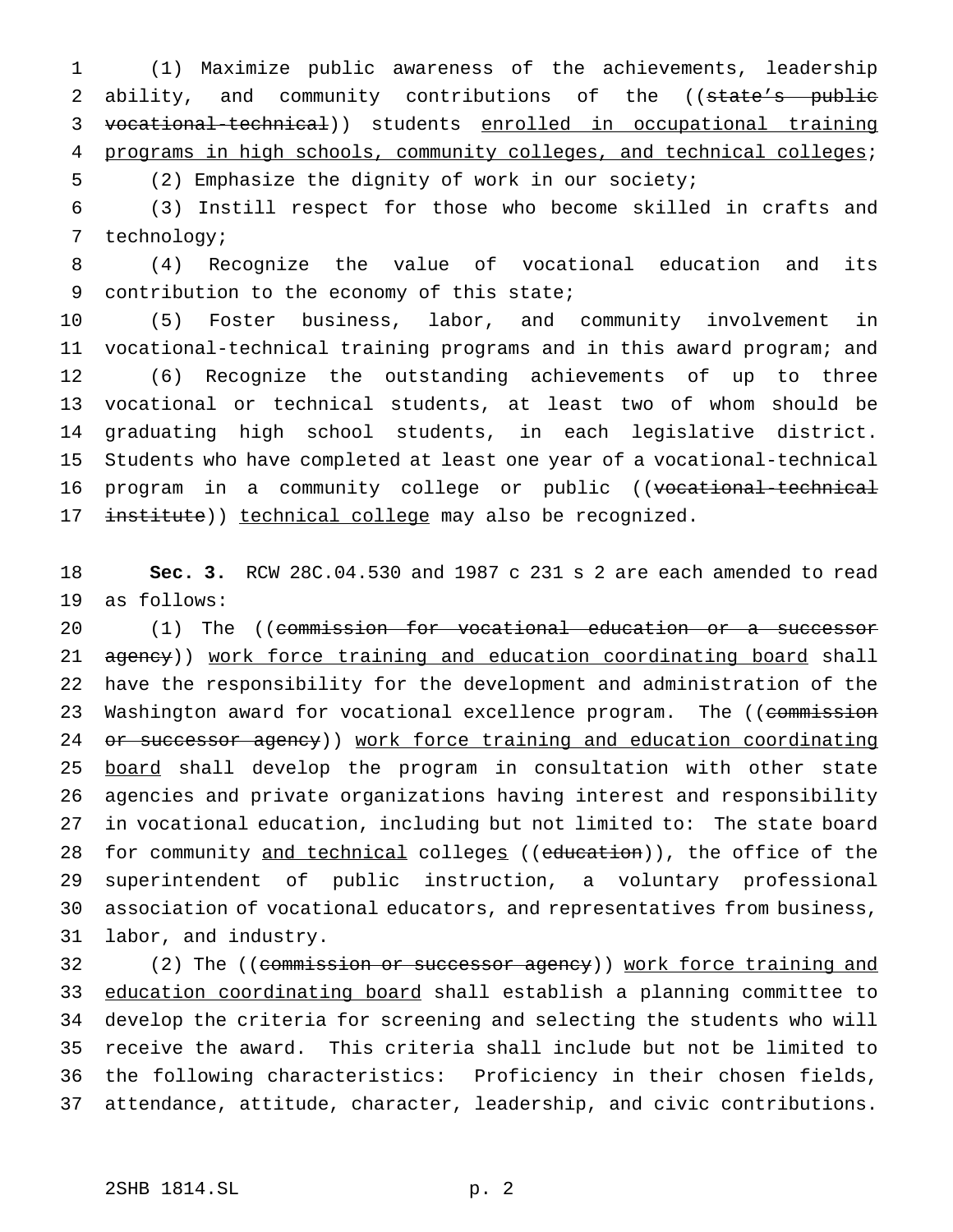**Sec. 4.** RCW 28C.04.535 and 1984 c 267 s 4 are each amended to read as follows:

 The Washington award for vocational excellence shall be granted 4 annually. The ((commission)) work force training and education coordinating board shall notify the students receiving the award, their vocational instructors, local chambers of commerce, the legislators of their respective districts, and the governor, after final selections 8 have been made. The ((commission)) work force training and education 9 coordinating board, in conjunction with the governor's office, shall prepare appropriate certificates to be presented to the selected students. Awards shall be presented in public ceremonies at times and 12 places determined by the ((commission)) work force training and 13 education coordinating board in cooperation with the office of the governor.

 **Sec. 5.** RCW 28C.04.540 and 1984 c 267 s 5 are each amended to read as follows:

17 The ((commission)) work force training and education coordinating 18 board may accept any and all donations, grants, bequests, and devices, conditional or otherwise, or money, property, service, or other things of value which may be received from any federal, state, or local agency, any institution, person, firm, or corporation, public and private, to be held, used, or applied for the purposes of the 23 Washington award for vocational excellence program. The ((commission)) 24 work force training and education coordinating board shall encourage maximum participation from business, labor, and community groups. The ((commission)) work force training and education coordinating board shall also coordinate, where feasible, the contribution activities of the various participants.

 The ((commission)) work force training and education coordinating 30 board shall not make expenditures from funds collected under this section until February 15, 1985.

 **Sec. 6.** RCW 28C.04.545 and 1987 c 231 s 4 are each amended to read as follows:

34 (1) The respective governing boards of the public ((vocational-35 technical institutes)) technical colleges shall provide fee waivers for 36 a maximum of two years for those recipients of the Washington award for vocational excellence established under RCW 28C.04.520 through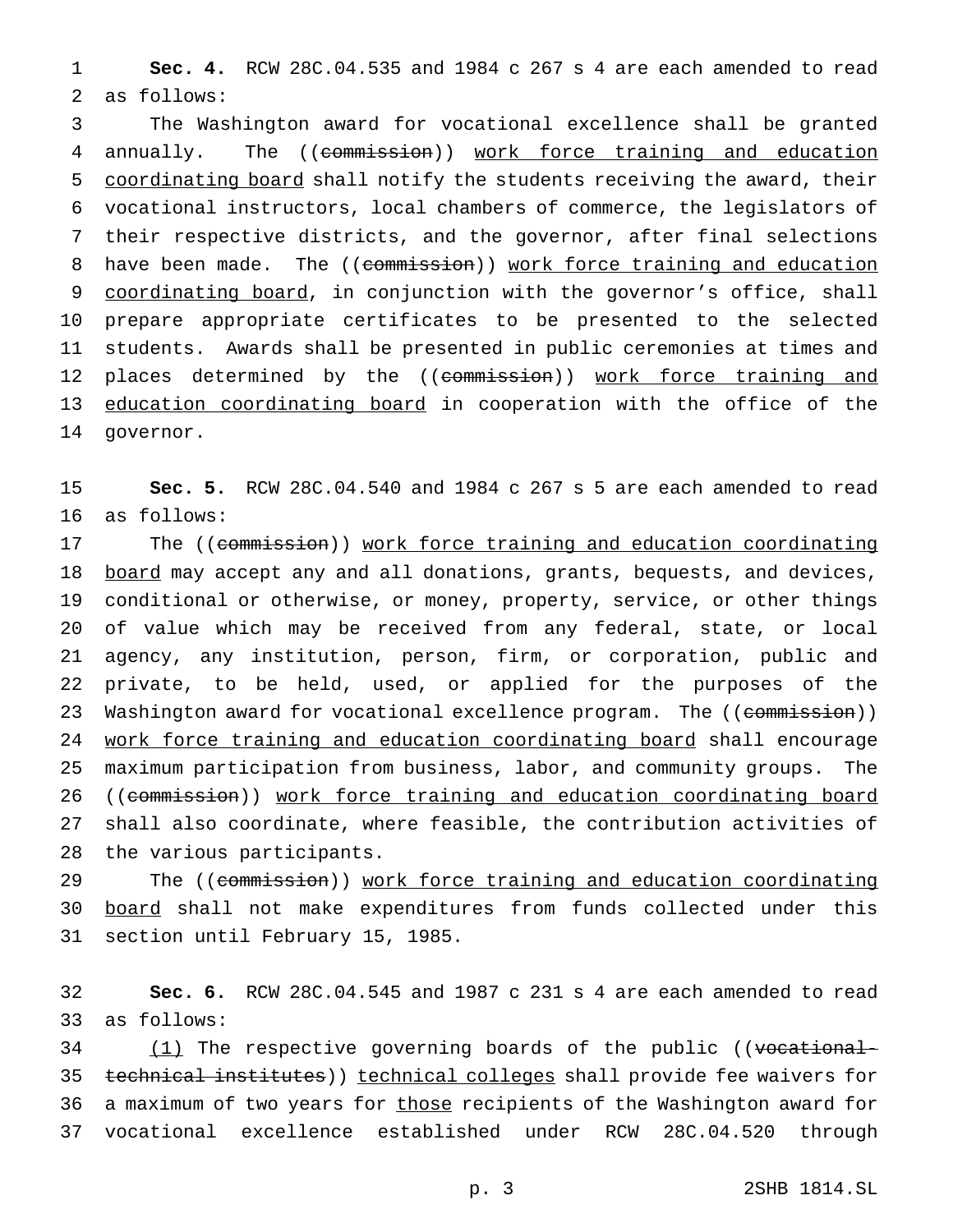28C.04.540 who received the award before June 30, 1994. To qualify for 2 the waiver, recipients shall enter the public ((vocational-technical 3 institute)) technical college within three years of receiving the award. An above average rating at the vocational-technical institute in the first year shall be required to qualify for the second-year waiver.

 (2) Students named by the work force training and education 8 coordinating board after June 30, 1994, as recipients of the Washington award for vocational excellence under RCW 28C.04.520 through 28C.04.550 10 shall be eligible to receive a grant for undergraduate course work as 11 authorized under section 8 of this act.

 **Sec. 7.** RCW 28B.15.545 and 1993 sp.s. c 18 s 20 are each amended to read as follows:

 (1) Subject to the limitations of RCW 28B.15.910, the governing boards of the state universities, the regional universities, The Evergreen State College, and the community colleges shall waive tuition 17 and services and activities fees for a maximum of two years for those recipients of the Washington award for vocational excellence established under RCW 28C.04.520 through 28C.04.540 who received their 20 awards before June 30, 1994. ((The governing boards may waive all or 21 a portion of tuition and services and activities fees for those recipients of the Washington award for vocational excellence who 23 received their awards after June 30, 1994.)) Each recipient shall not receive a waiver for more than six quarters or four semesters. To qualify for the waiver, recipients shall enter the college or university within three years of receiving the award. A minimum grade point average at the college or university equivalent to 3.00, or an above-average rating at a technical college, shall be required in the first year to qualify for the second-year waiver. The tuition waiver shall be granted for undergraduate studies only.

 (2) Students named by the work force training and education coordinating board after June 30, 1994, as recipients of the Washington award for vocational excellence under RCW 28C.04.520 through 28C.04.550 shall be eligible to receive a grant for undergraduate course work as authorized under section 8 of this act.

 NEW SECTION. **Sec. 8.** A new section is added to chapter 28B.80 RCW to read as follows: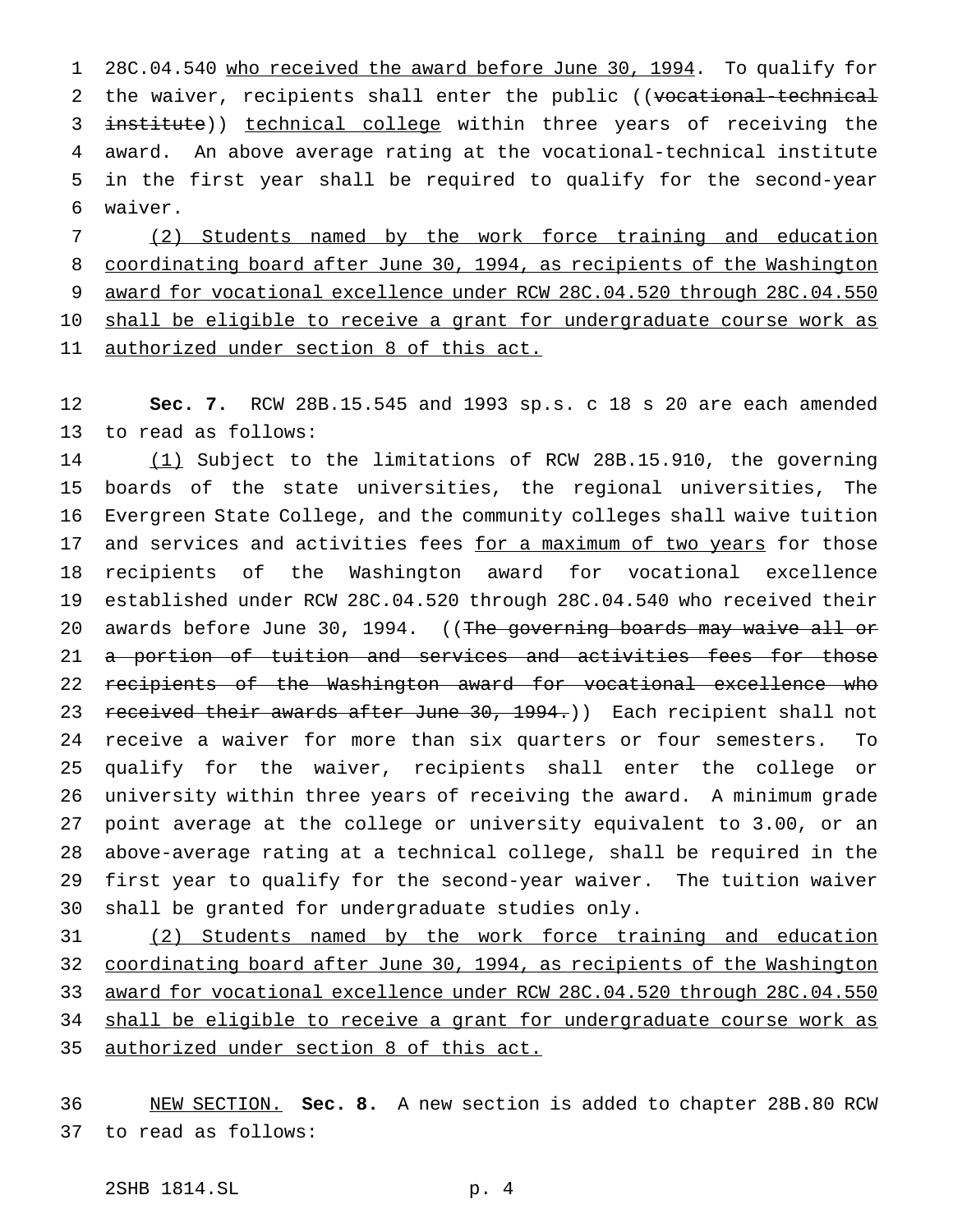(1) Recipients of the Washington award for vocational excellence under RCW 28C.04.520 through 28C.04.550, who receive the award after June 30, 1994, may receive a grant, if funds are available. The grant shall be used to attend a postsecondary institution located in the state of Washington. Recipients may attend an institution of higher education as defined in RCW 28B.10.016, or an independent college or university, or a licensed private vocational school. The higher education coordinating board shall distribute grants to eligible students under this section from moneys appropriated for this purpose. The individual grants shall not exceed, on a yearly basis, the yearly, full-time, resident, undergraduate tuition and service and activities fees in effect at the state-funded research universities. In consultation with the work force training and education coordinating board, the higher education coordinating board shall establish procedures, by rule, to disburse the awards as direct grants to the students.

 (2) To qualify for the grant, recipients shall enter the postsecondary institution within three years of high school graduation and maintain a minimum grade point average at the institution equivalent to 3.00, or, at a technical college, an above average rating. Students shall be eligible to receive a maximum of two years of grants for undergraduate study and may transfer among in-state eligible postsecondary institutions during that period and continue to receive the grant.

 (3) No grant may be awarded to any student who is pursuing a degree in theology.

 (4) As used in this section, "independent college or university" means a private, nonprofit educational institution, the main campus of which is permanently situated in the state, open to residents of the state, providing programs of education beyond the high school level leading at least to the baccalaureate degree, and accredited by the Northwest association of schools and colleges as of June 9, 1988, and other institutions as may be developed that are approved by the higher education coordinating board as meeting equivalent standards as those institutions accredited under this section.

 (5) As used in this section, "licensed private vocational school" means a private postsecondary institution, located in the state, licensed by the work force training and education coordinating board under chapter 28C.10 RCW, and offering postsecondary education in order